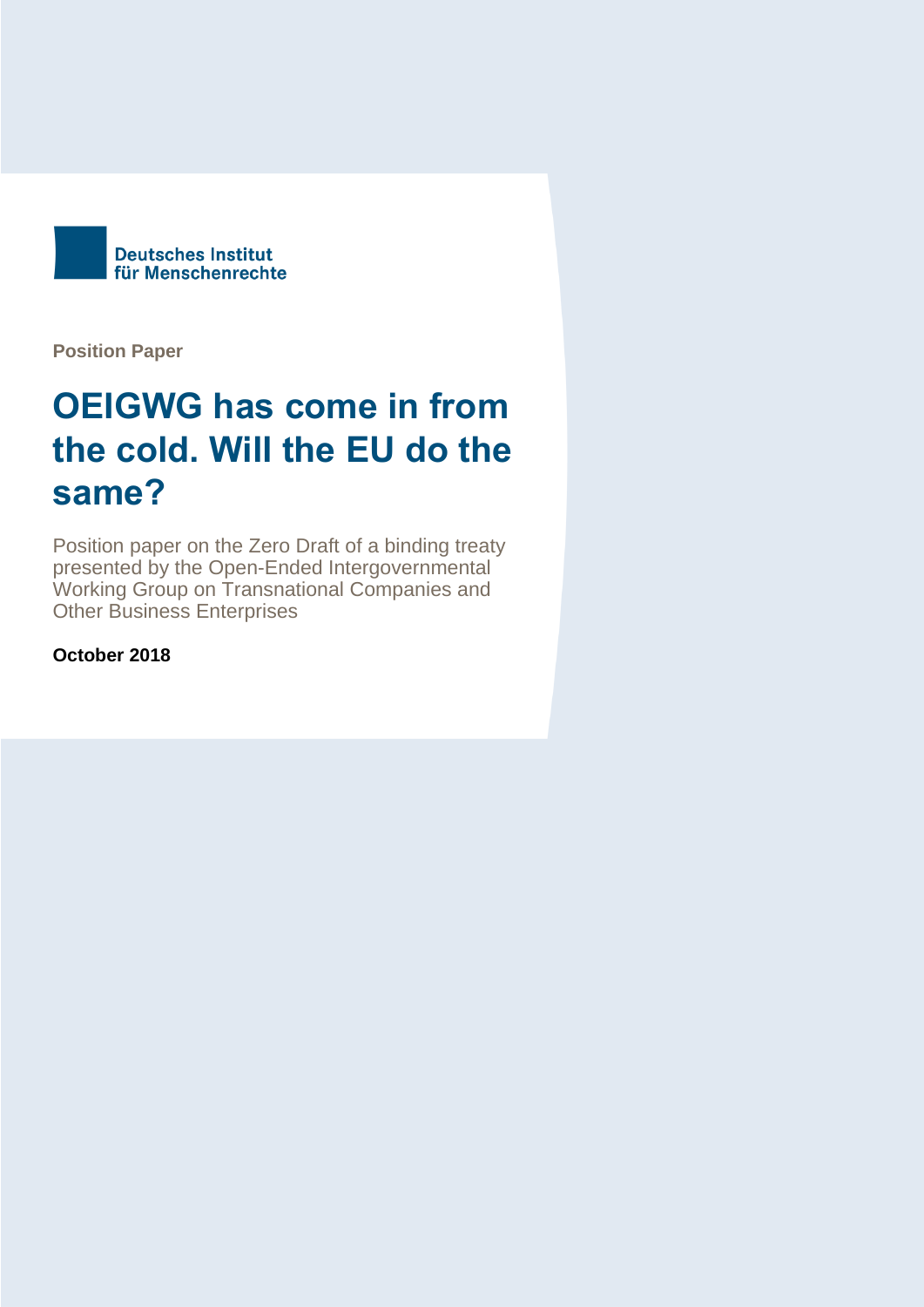#### **Contents**

| 1                | The binding treaty on business and human rights  | 3 |
|------------------|--------------------------------------------------|---|
| $\mathbf{2}$     | <b>Evaluating the zero draft</b>                 | 3 |
| 3                | Content and scope of the zero draft              | 4 |
| 3.1              | Positive aspects                                 | 4 |
| 3.2              | Problems from the human rights perspective       | 5 |
| 3.3 <sub>2</sub> | Elements requiring further clarification         | 6 |
| 3.4              | What's missing                                   |   |
|                  |                                                  |   |
| 4                | Germany's position in the binding treaty process | 9 |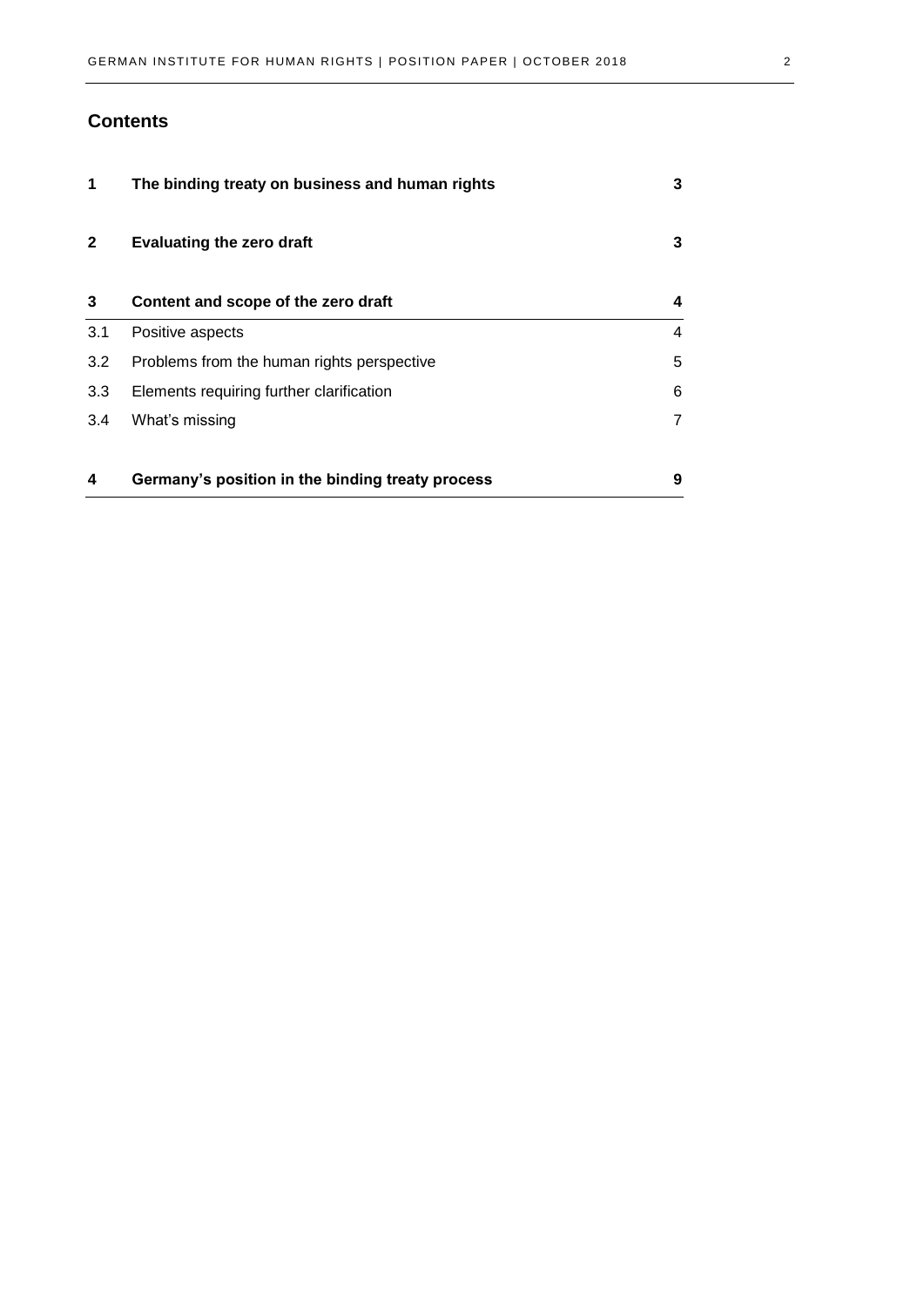# <span id="page-2-0"></span>**1 The binding treaty on business and human rights**

The German government, along with the governments of a number of other countries in Europe and further afield, is currently working to implement its National Action Plan on Business and Human Rights.<sup>1</sup> The common framework for all of these National Action Plans is the UN Guiding Principles on Business and Human Rights (UNGPs). In parallel to these processes, an intergovernmental UN working group on transnational corporations and other business enterprises (OEIGWG) is developing an instrument designed to serve as a binding treaty governing the activities of transnational corporations and other businesses as they impact human rights.

The German Institute for Human Rights issued a position paper in October 2017 responding to the "Elements" paper published by OEIGWG as a preliminary to a first treaty text.<sup>2</sup> In this paper, the Institute urged the OEIGWG to concentrate on particularly urgent topic areas in the hope of achieving a swift and significant impact for rightsholders impacted by the activities of business enterprises. The Institute emphasized that any binding treaty must emerge both in form and substance from the established international consensus, especially as it is reflected in the UNGPs, and that the treaty would ideally represent a useful further development of the Guiding Principles.

In July of this year, Ecuador as chair of the OEIGWG published a zero draft of the text of the proposed binding treaty and subsequently the text of an optional protocol. The texts are to be discussed in the fourth round of OEIGWG negotiations from 15–19 October 2018. This present position paper of the Institute focuses on the zero draft and the optional protocol, how they are to be evaluated, which aspects of the draft conform to human rights standards and which can be improved.

### <span id="page-2-1"></span>**2 Evaluating the zero draft**

 $\overline{\phantom{a}}$ 

Overall, the zero draft represents an improvement upon the Elements published in October 17 and can be called a step in the right direction. A number of commentators from civil society, academia, international organizations, and business organizations consider it capable of achieving broad diplomatic support and suitable for addressing protection gaps, especially in transnational supply chains. $3$  A more focused orientation on the UNGPs has been helpful in this regard, as has a shift in focus onto the most urgent problem areas: prevention of human rights violations and access to effective civil- and criminal-law remedy for rightsholders. The shift away from notions of transnational companies as direct duty-bearers under international law is also a positive development. Instead, the draft goes further toward making more concrete the state duty to protect from business-related human rights violations and correctly bases the logic of this protection on state-imposed obligations on companies to conduct human rights due diligence backed up with civil and criminal enforcement. These positive developments compared to previous iterations of the treaty process should be

<sup>1</sup> A continuously updated overview of NAP processes is available a[t https://globalnaps.org](https://globalnaps.org/) (last accessed on 28.09.2018)

<sup>2</sup> Niebank, Jan-Christian / Schuller, Christopher (2018): Position Paper: Building on the UN Guiding Principles towards a Binding Instrument on Business and Human Rights. Berlin: German Institute for Human Rights

<sup>3</sup> cf. Business & Human Rights Resource Center, Reflections on the Zero Draft[, https://www.business](https://www.business-humanrights.org/en/about-us/blog/debate-the-treaty/reflections-on-the-zero-draft)[humanrights.org/en/about-us/blog/debate-the-treaty/reflections-on-the-zero-draft.](https://www.business-humanrights.org/en/about-us/blog/debate-the-treaty/reflections-on-the-zero-draft)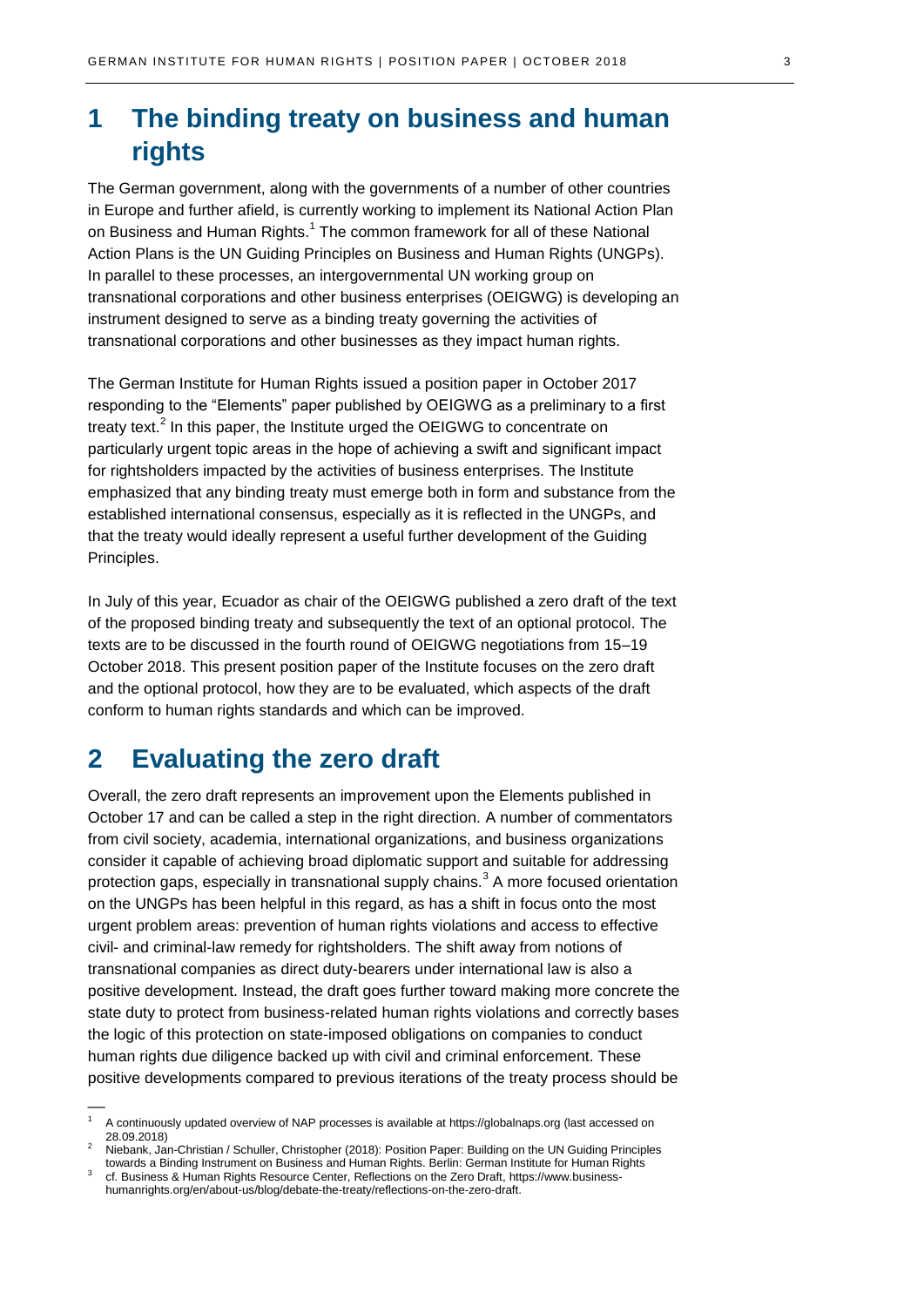recognized and rewarded by the international community and the UN member states, especially those who are also members of the European Union.

The future stages of the treaty process must serve to address and overcome the current weaknesses of the draft: many of the articles must become more specific; there are inconsistencies between important provisions of the draft (see part 3.2 of this paper); some provisions are problematic from a human rights perspective (3.3); and some aspects of the business and human rights discussion that could lead to significant improvements for rightsholders are neglected by the draft (3.4). Below, we discuss the positive aspects of the draft in part 3.1, with weaknesses covered in parts 3.2–3.4.

### <span id="page-3-0"></span>**3 Content and scope of the zero draft**

#### <span id="page-3-1"></span>**3.1 Positive aspects**

 $\overline{\phantom{a}}$ 

The zero draft largely builds on the language of the UNGPs and their core concept of human rights due diligence. This should put an end to the criticisms of the treaty process as a distraction from or cannibalization of processes of UNGP implementation that are in many countries still in the early stages. $<sup>4</sup>$  Building on the UNGPs and</sup> developing them further in order to close gaps in human rights protection is the approach required in order to win the widespread approval of UN member states for the treaty itself.

The zero draft contains two focus areas: (a) prevention of and (b) effective remedy for business-related human rights violations. These represent the areas in which urgent action is needed beyond mere implementation of the UNGPs. The zero draft engages directly with the question of how to eliminate hurdles to access to remedy that rightsholders face at present, including the lack of access to information about companies, the disadvantages posed by unfair burdens of proof, and the high cost of conducting proceedings before remedy mechanisms.

Despite a number of proposals to the contrary, the text abandons the idea of imposing human rights obligations directly on companies as a matter of international law. Instead, State Parties are called upon to ensure liability under their own civil and criminal law for business activities. Liability under the treaty is to be triggered by companies failing to comply with legal requirements to conduct human rights due diligence. The Institute welcomes this clarification that the treaty's goal is a further sharpening of the state duty to protect human rights rather than the creation of new subjects of public international law.

The provisions of Article 9 of the zero draft are largely in accordance with the core elements of human rights due diligence as expressed in the UNGPs, though the zero draft is significantly more concrete: companies are to be required to integrate human rights due diligence into their contractual relationships with other business entities.

<sup>4</sup> European Union (2014): Elaboration of an international legally binding instrument on Transnational Corporations and Other Business Enterprises with respect to human rights. EU Explanation of Vote. [www.globalpolicy.org/images/pdfs/GPFEurope/HRC\\_resolution\\_Explanation\\_of\\_vote\\_EU.pdf;](http://www.globalpolicy.org/images/pdfs/GPFEurope/HRC_resolution_Explanation_of_vote_EU.pdf) Business at OECD, FTA, ICC, OIE (2017): Response of the international business community to the "elements" for a draft legally binding instrument on transnational corporations and other business enterprises with respect to human rights[. https://www.business-](https://www.business-humanrights.org/sites/default/files/documents/Joint%20business%20response%20to%20IGWG%20elements%20paper%20-%2020.10.2017%20-%20FINAL.pdf)

[humanrights.org/sites/default/files/documents/Joint%20business%20response%20to%20IGWG%20elements%](https://www.business-humanrights.org/sites/default/files/documents/Joint%20business%20response%20to%20IGWG%20elements%20paper%20-%2020.10.2017%20-%20FINAL.pdf) [20paper%20-%2020.10.2017%20-%20FINAL.pdf](https://www.business-humanrights.org/sites/default/files/documents/Joint%20business%20response%20to%20IGWG%20elements%20paper%20-%2020.10.2017%20-%20FINAL.pdf) (both last accessed on 19.09.2018).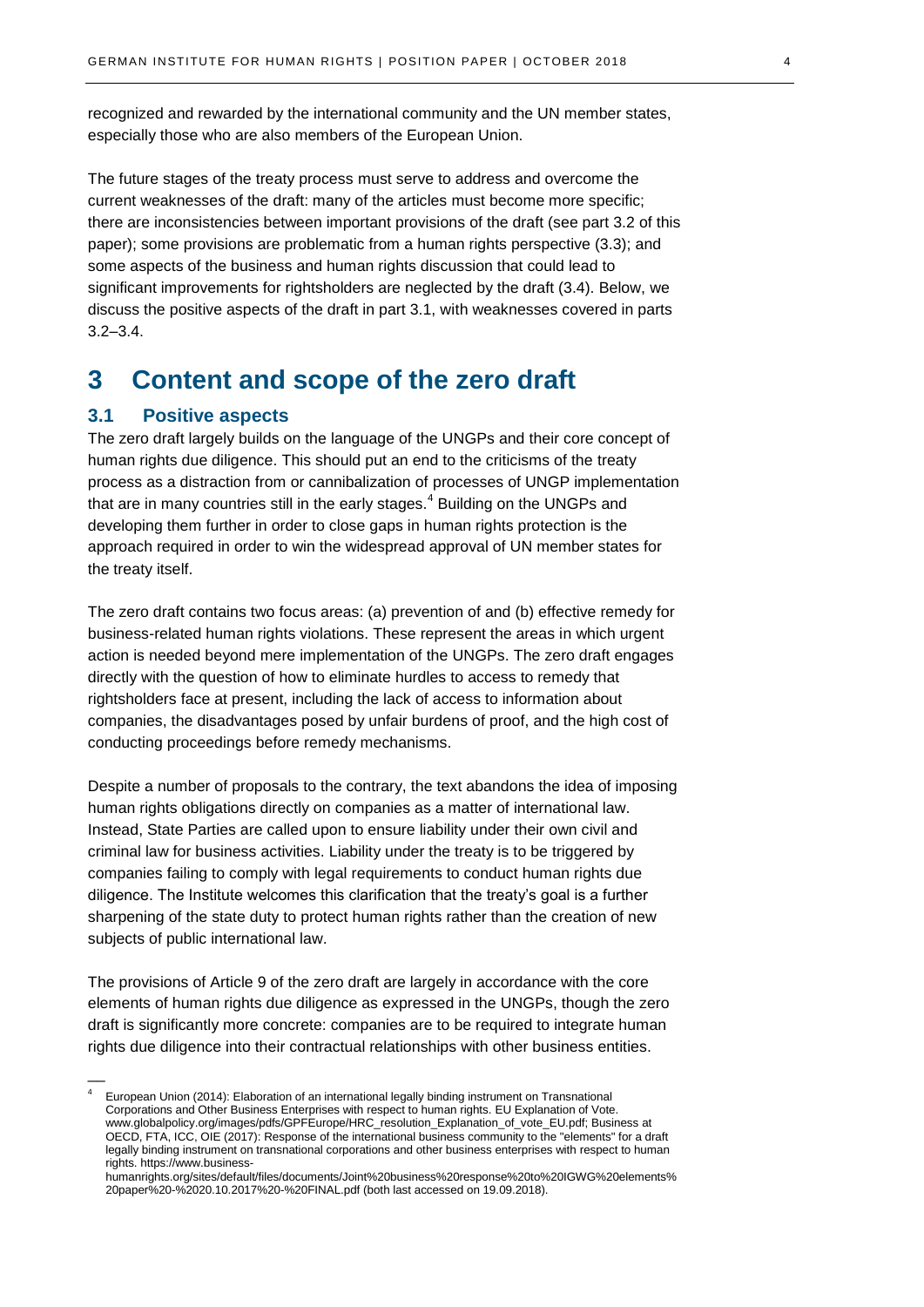This can lead to the creation and intensification of a web of legally binding obligations to conduct due diligence. The zero draft also calls for requirements to conduct consultations with potentially affected groups and the setting aside of funds to pay compensation claims. Both of these developments represent a welcome strengthening of the position of rightsholders.

The zero draft also drops the suggestion contained in the 2017 Elements paper of an international tribunal for business and human rights as the enforcement body for the treaty. Moving away from a proposed further international court could be a productive step towards winning the required critical mass of ratification of the treaty by UN member states. Instead, Article 14 of the zero draft calls for a treaty body of independent experts to monitor compliance with the treaty. The Optional Protocol presented by OEIGWG is an important addition to this provision, as it expands the mandate of the treaty body and calls for the establishment of national implementation mechanisms for the promotion and monitoring of the implementation of the treaty. This combination of international and national monitoring mechanisms corresponds to the logic of other recent human rights treaties such as the Optional Protocol to the Convention Against Torture or the Convention on the Rights of Persons with Disabilities (see part 3.4 of this paper).

These instruments strengthen the hand of those seeking to investigate businessrelated human rights violations or seeking access to remedy. The ratification of the optional protocol would entail recognizing the jurisdiction of the treaty body envisioned in Article 14 to handle individual complaints of business-related human rights violations emerging from their own court systems (Article 8).<sup>5</sup> In addition, State Parties can confer upon the national implementation mechanism jurisdiction to receive and investigate individual complaints of business-related human rights violations.<sup>6</sup>

#### <span id="page-4-0"></span>**3.2 Problems from the human rights perspective**

 $\overline{\phantom{a}}$ 

The **controversy over the scope of application** of the treaty remains unsolved. As in the Elements, the zero draft limits the application of the treaty unnecessarily by confining it to "business activities of a transnational character" (Article 3.1 and 4.2). Human rights violations by companies without transnational connections are excluded from the application of the treaty. Since very few businesses operate in the real world without cross-border supply chains or customer bases, this limitation does not seem especially sensible. From the human rights perspective, it poses considerable difficulty. Any such limitation must be rejected by a victim-centred approach, since effective protection must cover every potential negative impact of human rights by any kind of business activity. A binding treaty must cover the activities of all businesses, including domestic businesses and especially state-owned enterprises.

The draft construes the term "transnational business" very widely, however, since the cross-border element necessary to trigger the application of the treaty can be constituted by actions taken by the company, by reference to the persons involved, or

As in other human rights treaties, exhaustion of domestic remedy channels is a prerequisite for approaching the treaty body with an individual complaint, cf. Article 9.4 of the optional protocol.

<sup>6</sup> The job of the national implementation mechanism (NIM) is designed to be the promotion of awareness of the treaty among state authorities, companies, and rightsholders. The NIMs should make recommendations to their governments, but also have their own investigatory powers. They are designed to be able to monitor companies' carrying out of human rights due diligence e.g. by demanding information or conducting inspections of the sites of business operations. Provisions are made for transnational cooperation among NIMs from other States Party (Art. 3–9 of the optional protocol).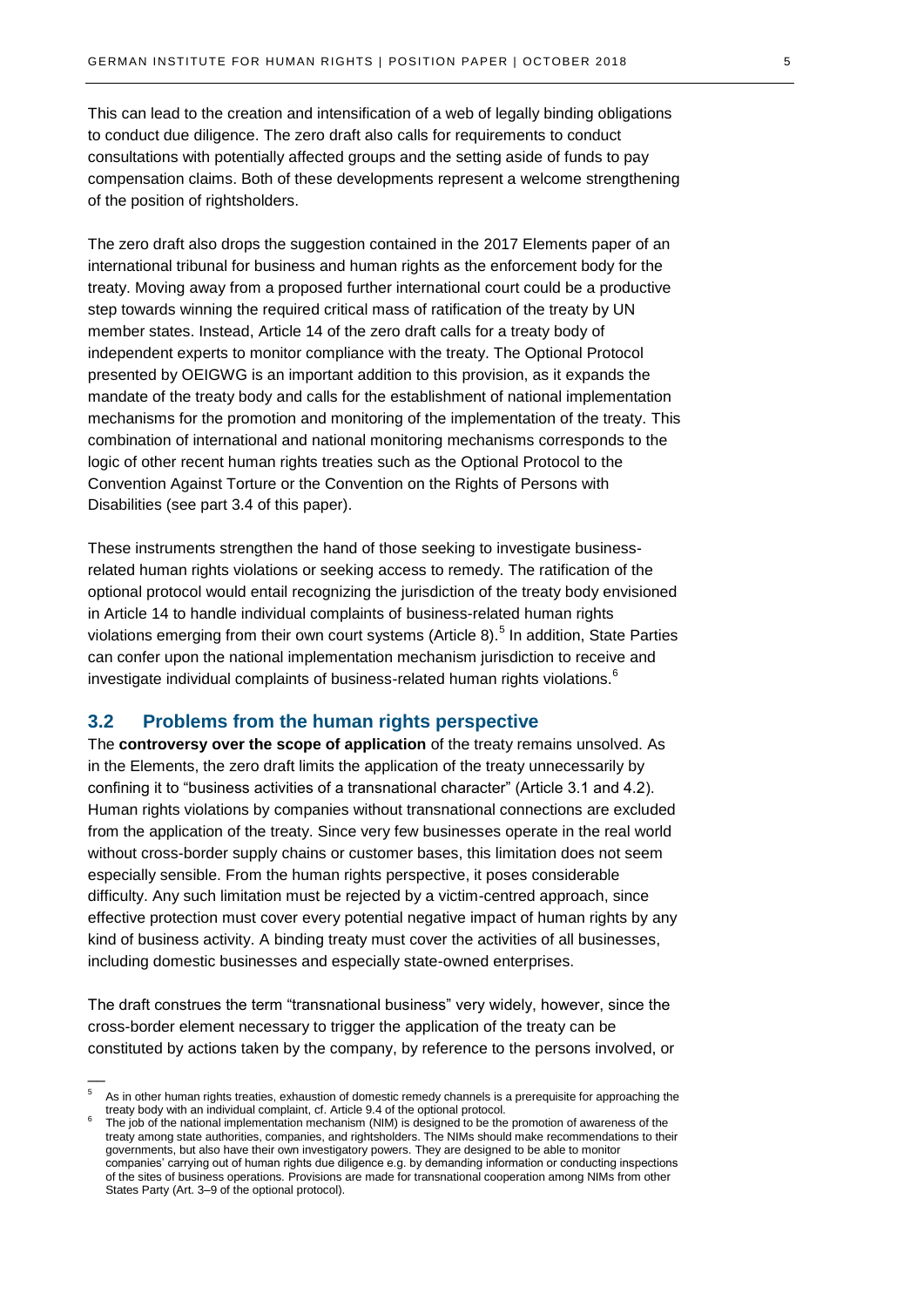in circumstances where human rights violations extend across jurisdictional boundaries. Doug Cassel points out<sup>7</sup> that this definition would encompass almost any company of relevant size. It ought therefore to be that much simpler to extend the scope of application to all businesses in line with the UNGPs.

A second significant human rights problem is the **omission of the state-business nexus**. Whenever states support companies as part of their foreign trade promotion or when they purchase from companies via procurement processes, they should ensure as part of their duty to protect that these companies provide proof that they have conducted human rights due diligence. This argument was developed as part of the UNGPs and formulated as one of the demands made of national implementation processes. Even if the treaty process lacks the ambition to develop these policy areas further, it should not fall back below the standard of the UNGPs on this question (see GPs 4, 5, and 6).

**Exemptions for small and medium-sized businesses** from human rights due diligence requirements, as foreseen by Article 9.5 of the zero draft, are not acceptable. The responsibility to respect human rights covers all businesses regardless of their size (cf. UNGP 14). Disproportionate burdens on small and medium-size businesses are avoided under the UNGPs by limiting the due diligence demanded of them to processes that are appropriate relative to their size and circumstances (UNGP 15).

#### <span id="page-5-0"></span>**3.3 Elements requiring further clarification**

The current description of the **substantive human rights covered by the treaty** in Article 3.2 of all international human rights conventions and rights recognized under national law is insufficiently clear and requires further precision. The substantive human rights engaged should be listed as concretely as possible in order to enable states and businesses to orient their actions toward the scope of protection afforded by these rights. At a minimum, the draft must, in line with the UNGP, make reference to the Universal Declaration of Human Rights, the CESCR and ICCPR, and the ILO Declaration on Fundamental Principles and Rights at Work.

The area of **remedy for victims** requires clarification as to the definition and form of remedy that states and companies are required to provide. The UNGPs name apologies, restitution, financial and non-financial compensation, and penalties (both civil and criminal, including fines) as well as prevention of damage through e.g. injunctions or guarantees of non-repetition as forms of remedy. It would be desirable here to incorporate the Policy Objectives of the first phase of the OHCHR Access to Remedy Project that have been repeatedly mandated and adopted by the Human Rights Council (Resolutions 26/22, 32/10, and 38/13), or at least to make reference to them as practical guidelines for making remedy more effective and accessible.<sup>8</sup>

The **proposed rules on civil liability** also require further precision. It is not clear from the text whether culpable conduct or omission on the part of the company itself is required to trigger liability or whether such conduct or omission by another entity can

 $\overline{\phantom{a}}$ 

Cassel, Doug (2018): At Last: A Draft UN Treaty on Business and Human Rights. https://lettersblogatory.com/2018/08/02/at-last-a-draft-un-treaty-on-business-and-human-rights/ (accessed on

<sup>19.09.2018)</sup>

<sup>8</sup> cf. the "Policy Objectives" of the final report of the ARP I Project, A/HRC/32/19. An overview is available at <https://www.ohchr.org/EN/Issues/Business/Pages/OHCHRaccountabilityandremedyproject.aspx> (last accessed on 28.09.2018)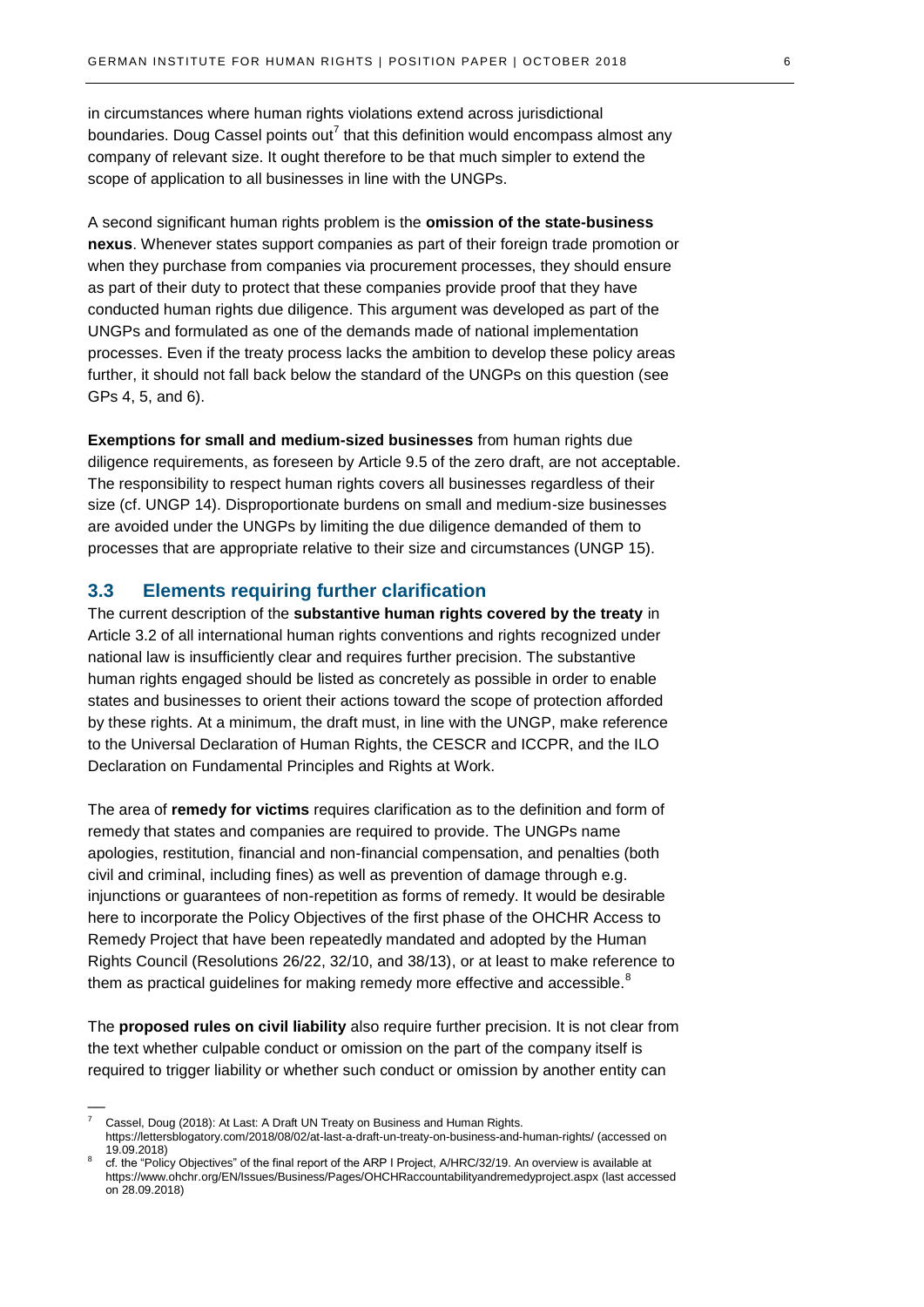be ascribed to a company. The draft proposes that control, close relations, or foreseeability be treated as independent heads of secondary liability for misconduct by subsidiaries or business partners. Human rights require that this system be designed in such a way that mere separate legal personalities or opaque networks of supplier relationships are not enough to allow companies to wash their hands of liability for human rights abuses in their supply chains.

But the present draft must clarify whether and to what extent it seeks to regulate the relationship between parent company and subsidiary, especially in Article 10.6. Carlos Lopez sees the danger of incentives being created for parent companies to distance themselves from or obscure their relationships to subsidiaries.<sup>9</sup> John Ruggie, however, argues<sup>10</sup> that the language of the draft potentially covers the relationship between parent and subsidiary but not between so-called "lead companies" such as Apple (which holds no shares in its suppliers) or Unilever (which works with an extremely broad network of suppliers) and their business partners. This omission is unlikely to have been intended and highlights the need for further clarification of these provisions.

Similarly, the **provisions on criminal liability** need to be further revised. It is not precisely clear what forms of accessory or participatory involvement in criminal conduct can give rise to liability alongside primary involvement as offender. Hogan Lovells has warned that the current language of the provisions could lead to the same conduct being subject to criminal prosecution in one state but not in another. The Institute supports the idea of a close parallel with the rule in Article 25 of the Rome Statute of the International Criminal Court in the area of secondary liability so that the same rules apply for all State Parties.<sup>11</sup>

In the area of **jurisdiction** (Article 5), clarification is needed in order for the provision to effectively establish which state has responsibility for proceedings. There are arguments to be made that home-state courts are only properly seized of human rights violations in host states when the legal system of the host state cannot in law or fact deliver an appropriate standard of protection. It may be useful here to introduce the concepts of home and host state into the treaty along with the concomitant nature of protection duties attaching to each. On the other hand, there are situations in which the primary jurisdiction of a home state's courts over a human rights violation is called for by the facts themselves, as when the conduct resulting in the harm took place on the home state's territory. These fact patterns ought to be contemplated during the further development of this provision.

#### <span id="page-6-0"></span>**3.4 What's missing**

 $\overline{\phantom{a}}$ 

The draft pays **little attention to vulnerable groups**, and it does not contain adequate consideration of gender perspectives. Feminists for a Binding Treaty have rightly called for incorporation of gender-based justice, women's rights, and gender equality into the treaty text. Structural causes of discrimination and violence,

<sup>9</sup> Lopez, Carlos (2018): Towards an International Convention on Business and Human Rights (Part II. <http://opiniojuris.org/2018/07/23/towards-an-international-convention-on-business-and-human-rights-part-ii/> (last accessed on 19.09.2018)

<sup>10</sup> Ruggie, John G. (2018): Comments on the "Zero Draft" Treaty on Business & Human Rights. <https://www.business-humanrights.org/es/node/175772> (last accessed on 19.09.2018)

<sup>11</sup> Hogan Lovells (2018): UN treaty on business and human rights: Working Group publishes draft instrument. [https://www.hlregulation.com/2018/07/26/un-treaty-on-business-and-human-rights-working-group-publishes](https://www.hlregulation.com/2018/07/26/un-treaty-on-business-and-human-rights-working-group-publishes-draft-instrument/)[draft-instrument/](https://www.hlregulation.com/2018/07/26/un-treaty-on-business-and-human-rights-working-group-publishes-draft-instrument/) (last accessed on 19.09.2018)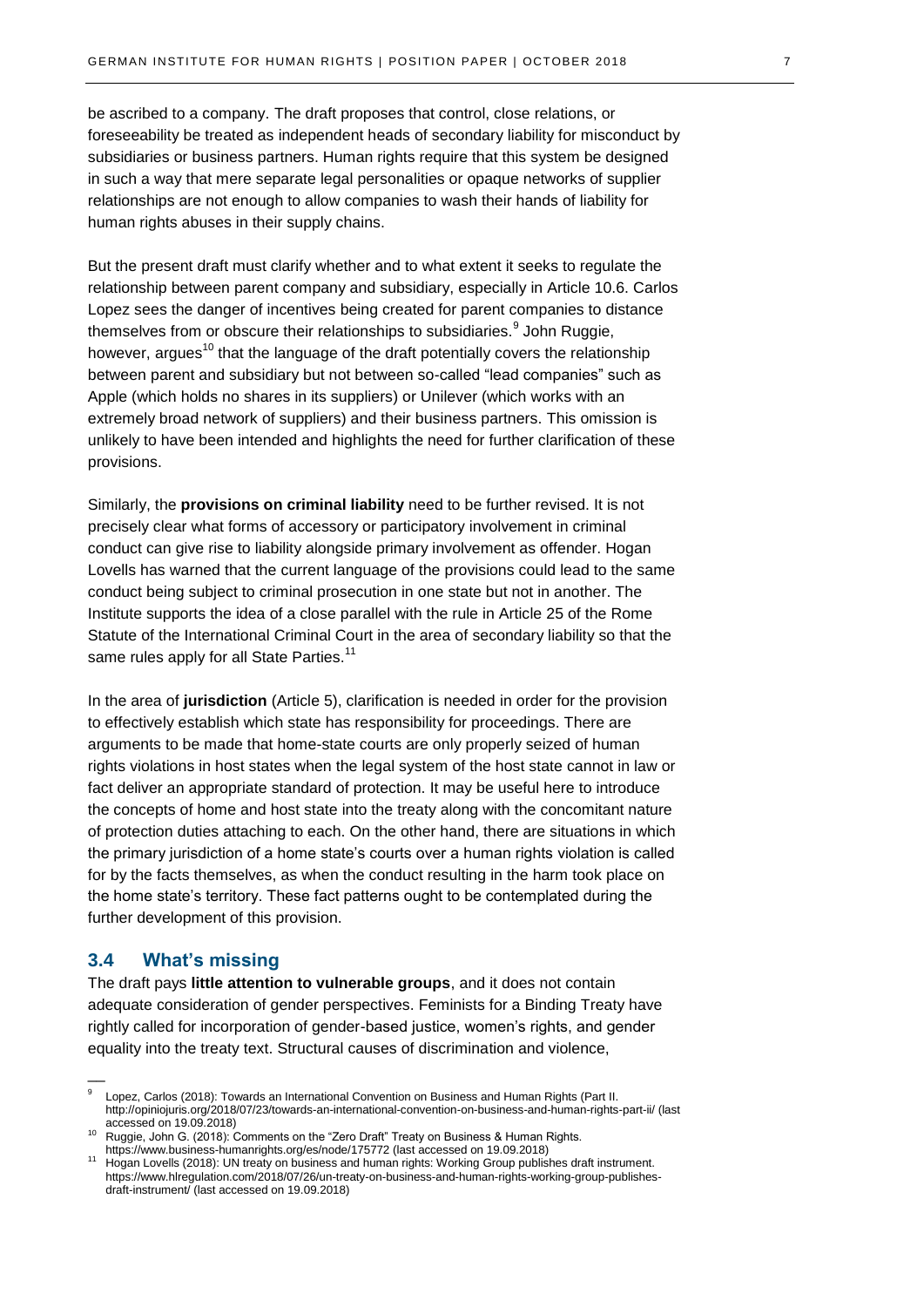asymmetries of power, and particular hurdles for women and girls (especially in the areas of participation and remedy) must come further into the foreground of the treaty process.<sup>12</sup> The same must happen for other groups in need of protection, such as human rights defenders and indigenous peoples.

Unlike the Elements document, the zero draft stops short of demanding a primacy for human rights over **trade and investment treaties** in international law. Instead, states are merely encouraged not to enter into any new trade or investment obligations that conflict with a business and human rights treaty. Existing and future trade and investment agreements are to be interpreted in such a way as to minimize conflict with a treaty on business and human rights. Some commentators such as Surya Deva have criticized this position as doing little to challenge the current **imbalance between human rights protection and trade and investment protection**. <sup>13</sup> The need for a clarification of the relationship between the human rights and trade and investment regimes in the long term is evident from the position that human rights courts and investment arbitration panels each take on their own legal primacy over the other.<sup>14</sup> Current applicable law and the UNGPs both mandate that states, in making trade and investment agreements, preserve adequate domestic policy spaceto fulfil their duty to protect human rights, and the zero draft should not fall below this global consensus. Though it would undermine the political achievability of the treaty to attempt to regulate this area too extensively, some improvement must be made in this area. For example, states should be obligated to conduct human rights impact assessments before the finalization of trade and investment agreements.

The draft envisages criminal liability only for individuals and does not address the issue of the **criminal liability of companies**. The German Institute for Human Rights supports such liability, however, because thorough human rights risk analysis will only become an operational necessity when companies face the threat of penalties for negative consequences that flow from investments or business operations.<sup>15</sup>

Because of the increased risk of severe human rights violations in conflict zones, states must ensure that businesses operating in these areas exercise particular human rights due diligence. The zero draft lags behind the UNGPs in this respect and deals with human rights risks in conflict areas only as one of its concluding provisions. Instead, the treaty text should devote an entire article to the issue of conflict areas that at a minimum sets out additional requirements of human rights due diligence in this area, such as addressing the risk of sexual and gender-based violence.

The zero draft's provisions on **its institutional framework** leave unaddressed the current challenges for the system of UN treaty bodies, challenges which would be further exacerbated by another such body. The treaty should instead look for

 $\overline{\phantom{a}}$ 

<sup>&</sup>lt;sup>12</sup> Anumo, Felogene / Michaeli, Inna, AWID (2018): Justice not "special attention": Feminist Visions for the Binding Treaty[, https://www.business-humanrights.org/en/justice-not-%E2%80%9Cspecial-attention%E2%80%9D](https://www.business-humanrights.org/en/justice-not-%E2%80%9Cspecial-attention%E2%80%9D-feminist-visions-for-the-binding-treaty)[feminist-visions-for-the-binding-treaty](https://www.business-humanrights.org/en/justice-not-%E2%80%9Cspecial-attention%E2%80%9D-feminist-visions-for-the-binding-treaty) (last accessed on 19.09.2018)

<sup>13</sup> Deva, Surya (2018): The Zero Draft of the Proposed Business and Human Rights Treaty, Part II: On the Right Track, but Not Ready Yet. [https://www.business-humanrights.org/en/the-zero-draft-of-the-proposed-business](https://www.business-humanrights.org/en/the-zero-draft-of-the-proposed-business-and-human-rights-treaty-part-ii-on-the-right-track-but-not-ready-yet)[and-human-rights-treaty-part-ii-on-the-right-track-but-not-ready-yet](https://www.business-humanrights.org/en/the-zero-draft-of-the-proposed-business-and-human-rights-treaty-part-ii-on-the-right-track-but-not-ready-yet) (last accessed on 19.09.2018)

<sup>14</sup> Krajewski, Markus (2017): Ensuring the Primacy of Human Rights in Trade and Investment Policies. Model clauses for a UN Treaty on transnational corporations, other businesses and human rights. Study commissioned by CIDSE, S. 13-14. [https://www.cidse.org/publications/business-and-human-rights/business](https://www.cidse.org/publications/business-and-human-rights/business-and-human-rights-frameworks/ensuring-the-primacy-of-human-rights-in-trade-and-investment-policies.html)[and-human-rights-frameworks/ensuring-the-primacy-of-human-rights-in-trade-and-investment-policies.html](https://www.cidse.org/publications/business-and-human-rights/business-and-human-rights-frameworks/ensuring-the-primacy-of-human-rights-in-trade-and-investment-policies.html) (last accessed on 19.09.2018)

see Utlu, Deniz / Niebank, Jan-Christian (2017): Calculated Risk. Economic versus Human Rights Requirements of Corporate Risk Assessments. Berlin: German Institute for Human Rights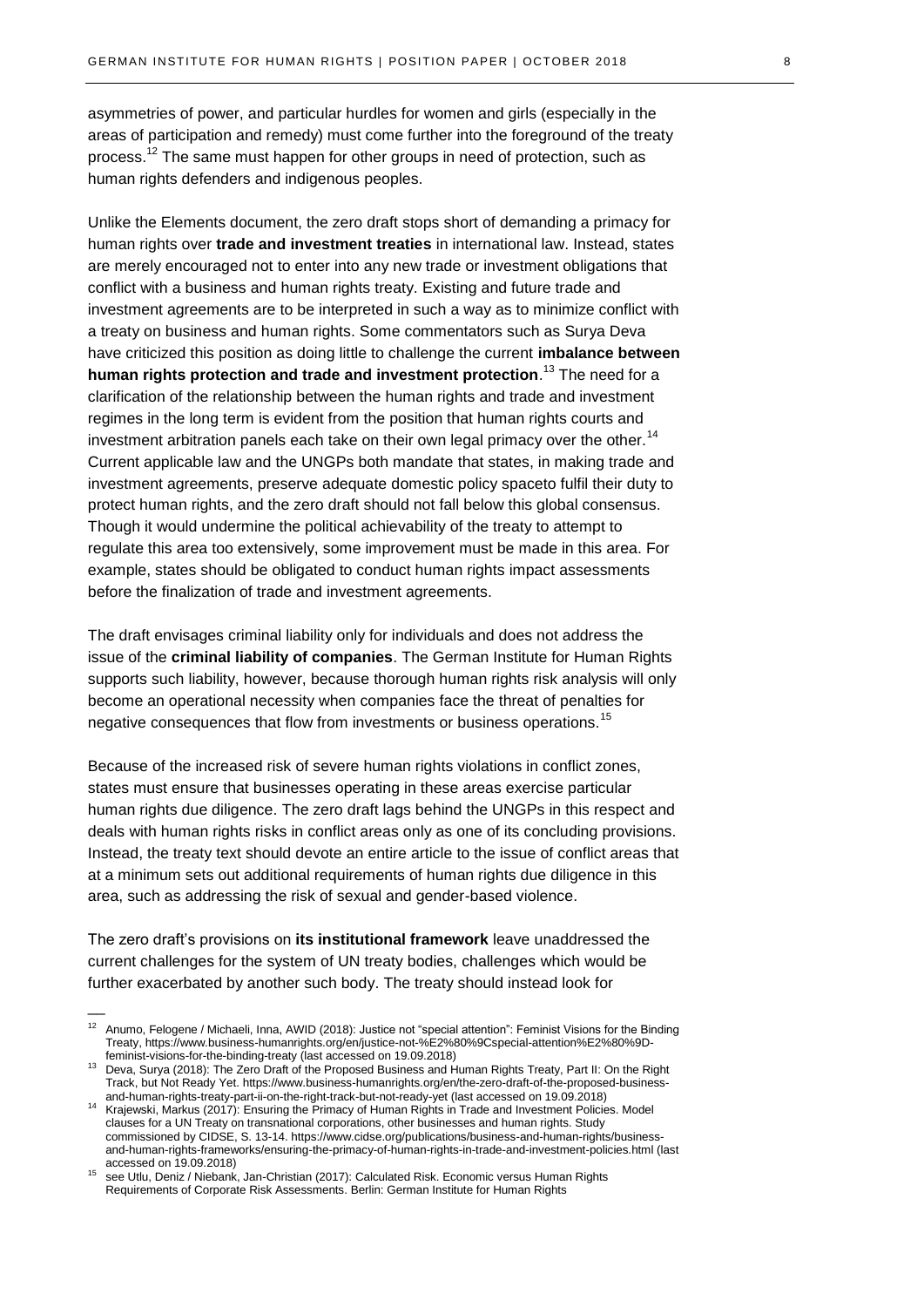synergies with existing mechanisms and procedures. Since the treaty only clarifies and sharpens existing obligations rather than creating new human rights, one possibility beyond merely creating another treaty body would be for State Parties to be able to choose between reporting on their implementation of the new treaty to the CESCR or CCPR, with responsibility for individual complaints going to one body or the other depending on the case.

Implementing effective monitoring and liability provisions will require strengthening capacity at the national level. Provisions on **transnational cooperation** should be strengthened to this end. Cooperation among prosecution bodies and judicial mechanisms is essential, as is the bolstering of state monitoring and inspection authorities. The treaty should make better use of the potential of **National Human Rights Institutions**. They are already mandated to promote the implementation of international human rights treaties in national law and practice and with the monitoring of national human rights situations. In addition, most NHRIs are vested with powers to accept, investigate and resolve or forward individual complains of human rights violations. The role of NHRIs should thus be anchored and further developed in the text of the treaty and the optional protocol.

## <span id="page-8-0"></span>**4 Germany's position in the binding treaty process**

The fourth round of OEIGWG negotiations takes place from 15 to 19 October in Geneva. Prior to the negotiations, the European Union will agree a common position of the member states, which it will represent in Geneva. The Institute calls on the German government to press the following points in the process of EU coordination:

The EU must recognize that the zero draft builds on and furthers the UNGPs. The EU should therefore **constructively engage with the negotiation process** by participating in the fourth round of negotiations and helping shape the content of the treaty. Failing to engage with the negotiations would deprive the EU of important opportunities to influence the development of the text.

As it has thus far, the EU should insist on a wide scope of application of the treaty. It should demand the **incorporation of the state-business nexus** into the text. The EU can also call for **increased focus on vulnerable groups** and a **better gender perspective**. At the same time, it should recognize that the **main focus of the treaty has to be transnational**, since the most serious gaps in protection and accountability involve cross-border elements.